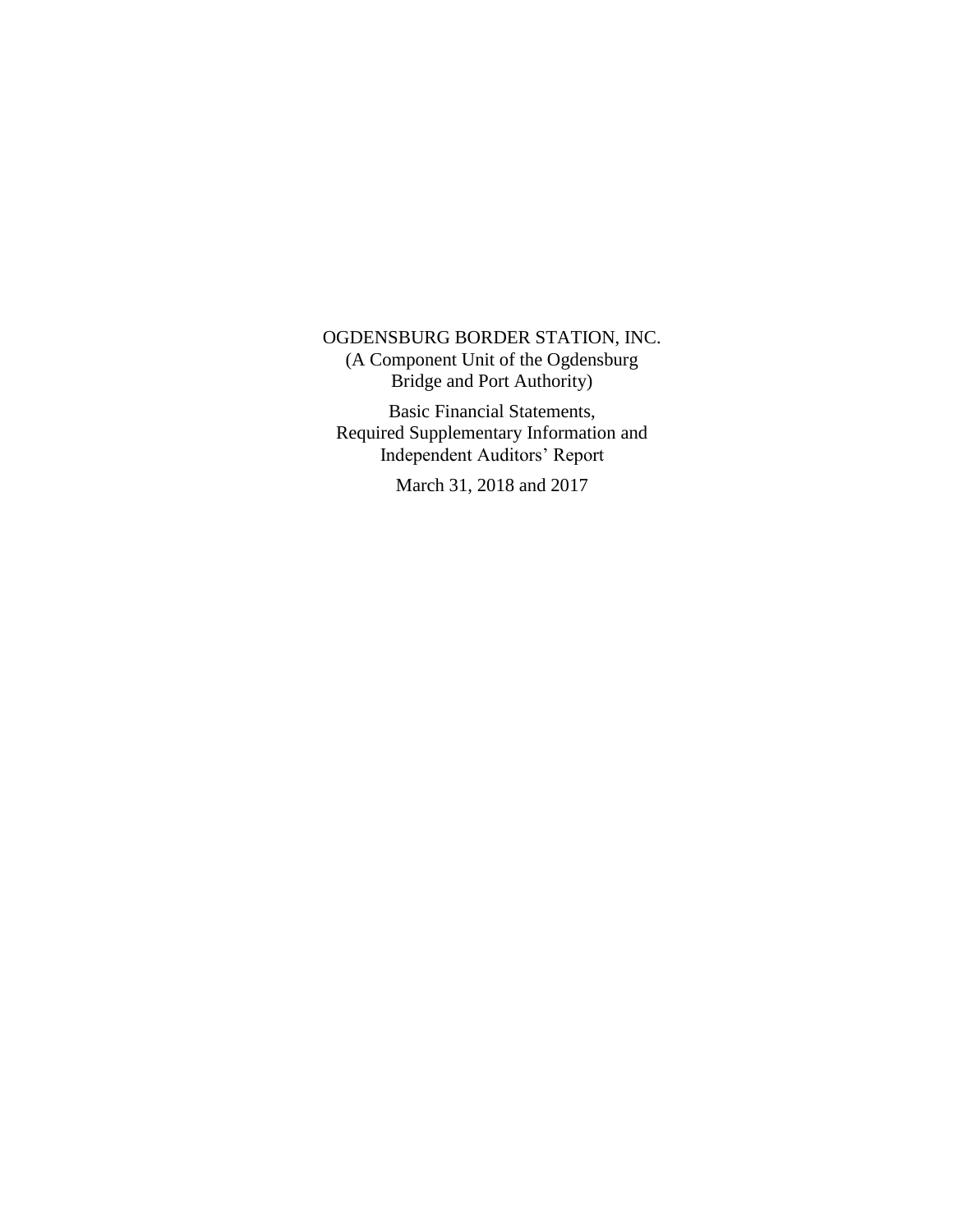Table of Contents

| Page      |
|-----------|
| $1 - 2$   |
| $3 - 4$   |
| 5         |
| 6         |
| 7         |
| $8 - 11$  |
| $12 - 13$ |
|           |

\* \* \* \* \*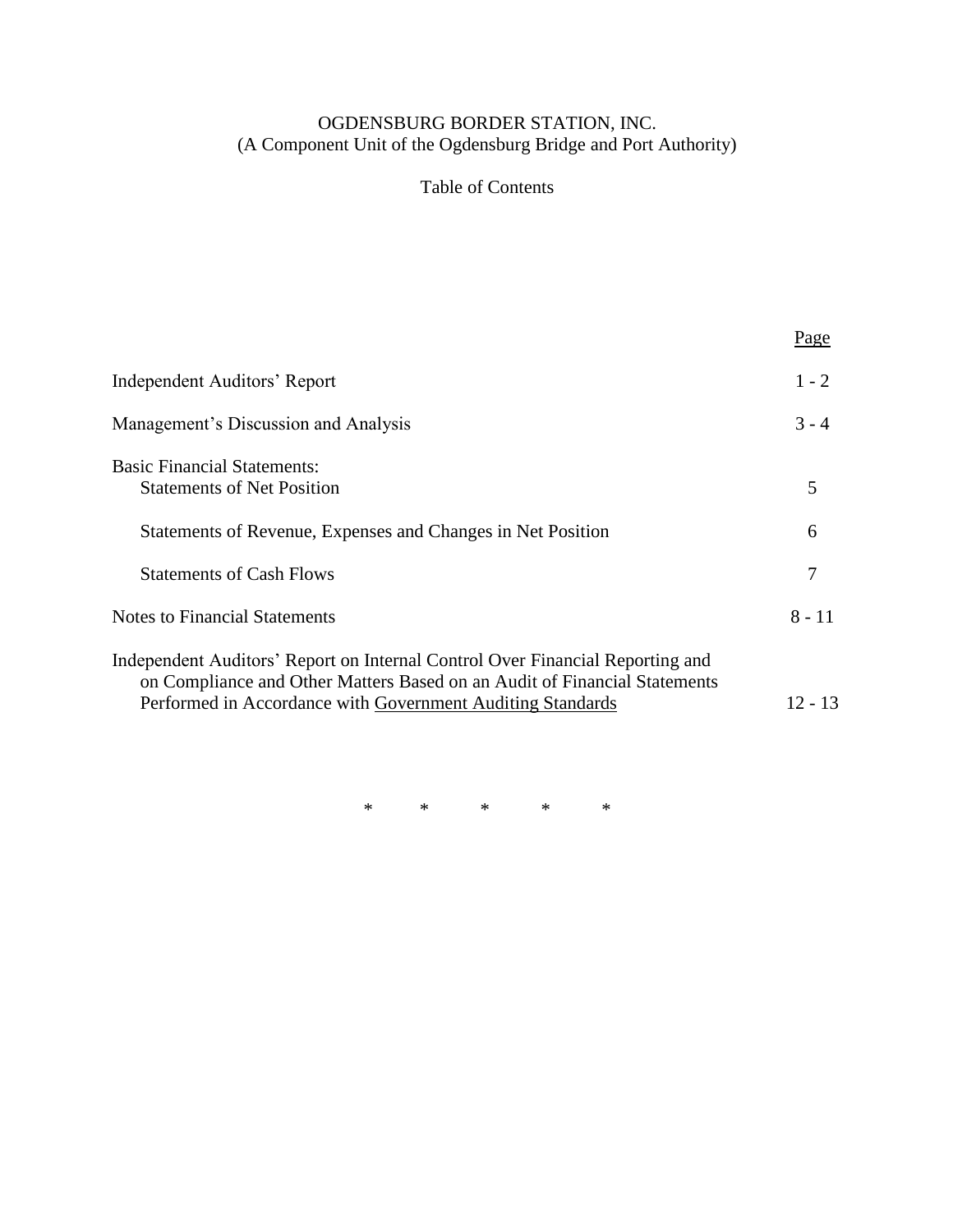

6390 Main Street, Suite 200 Williamsville, NY 14221

# INDEPENDENT AUDITORS' REPORT

P 716.634.0700 TF 800.546.7556 F 716.634.0764 W EFPRgroup.com

The Governing Board Ogdensburg Border Station, Inc.:

Report on the Financial Statements

We have audited the accompanying basic financial statements of Ogdensburg Border Station, Inc. (the Company) (a component unit of the Ogdensburg Bridge and Port Authority), as of and for the years ended March 31, 2018 and 2017, and the related notes to financial statements, which collectively comprise the Company's basic financial statements as listed in the table of contents.

#### Management's Responsibility for the Financial Statements

Management is responsible for the preparation and fair presentation of these financial statements in accordance with accounting principles generally accepted in the United States of America; this includes the design, implementation, and maintenance of internal control relevant to the preparation and fair presentation of financial statements that are free from material misstatement, whether due to fraud or error.

#### Auditor's Responsibility

Our responsibility is to express an opinion on these financial statements based on our audits. We conducted our audits in accordance with auditing standards generally accepted in the United States of America and the standards applicable to financial audits contained in Government Auditing Standards, issued by the Comptroller General of the United States. Those standards require that we plan and perform the audits to obtain reasonable assurance about whether the financial statements are free from material misstatement.

An audit involves performing procedures to obtain audit evidence about the amounts and disclosures in the financial statements. The procedures selected depend on the auditor's judgment, including the assessment of the risks of material misstatement of the financial statements, whether due to fraud or error. In making those risk assessments, the auditor considers internal control relevant to the Company's preparation and fair presentation of the financial statements in order to design audit procedures that are appropriate in the circumstances, but not for the purpose of expressing an opinion on the effectiveness of the Company's internal control. Accordingly, we express no such opinion. An audit also includes evaluating the appropriateness of accounting policies used and the reasonableness of significant accounting estimates made by management, as well as evaluating the overall presentation of the financial statements.

We believe that the audit evidence we have obtained is sufficient and appropriate to provide a basis for our audit opinion.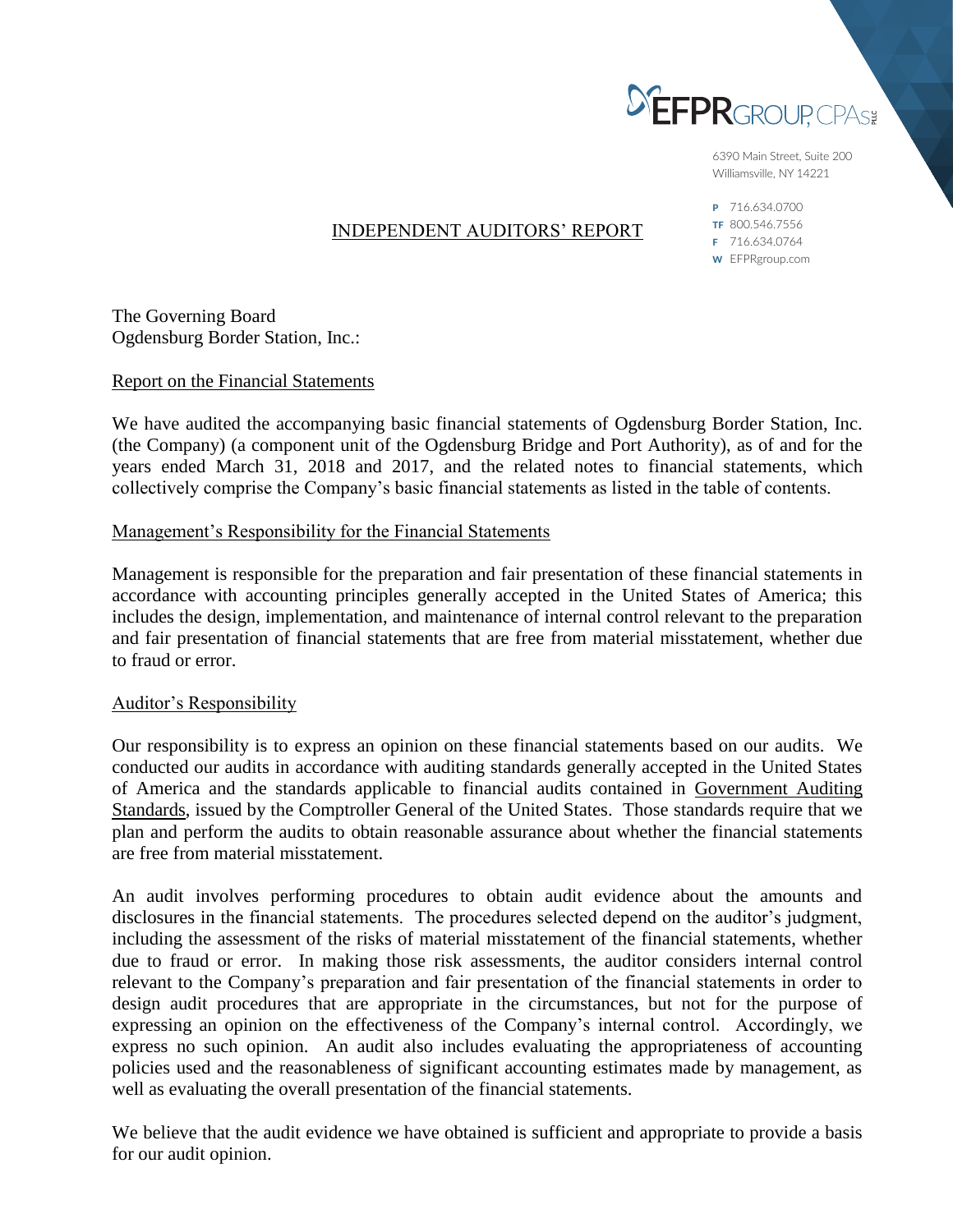# **Opinion**

In our opinion, the financial statements referred to above present fairly, in all material respects, the financial position of Ogdensburg Border Station, Inc. as of March 31, 2018 and 2017, and the respective changes in net position and cash flows thereof for the years then ended in accordance with accounting principles generally accepted in the United States of America.

## Required Supplementary Information

Accounting principles generally accepted in the United States of America require that management's discussion and analysis on pages 3 and 4, be presented to supplement the basic financial statements. Such information, although not a part of the basic financial statements, is required by the Governmental Accounting Standards Board, who considers it to be an essential part of financial reporting for placing the basic financial statements in an appropriate operational, economic, or historical context. We have applied certain limited procedures to the required supplementary information in accordance with auditing standards generally accepted in the United States of America, which consisted of inquiries of management about the methods of preparing the information and comparing the information for consistency with management's responses to our inquiries, the basic financial statements, and other knowledge we obtained during our audit of the basic financial statements. We do not express an opinion or provide any assurance on the information because the limited procedures do not provide us with sufficient evidence to express an opinion or provide any assurance.

#### Other Reporting Required by Government Auditing Standards

In accordance with Government Auditing Standards, we have also issued our report dated September 6, 2018, on our consideration of the Company's internal control over financial reporting and on our tests of its compliance with certain provisions of laws, regulations, contracts, and grant agreements and other matters. The purpose of that report is solely to describe the scope of our testing of internal control over financial reporting and compliance and the results of that testing, and not to provide an opinion on internal control over financial reporting or on compliance. That report is an integral part of an audit performed in accordance with Government Auditing Standards in considering the Company's internal control over financial reporting and compliance.

EFPR Group, CPAS, PLLC

Williamsville, New York September 6, 2018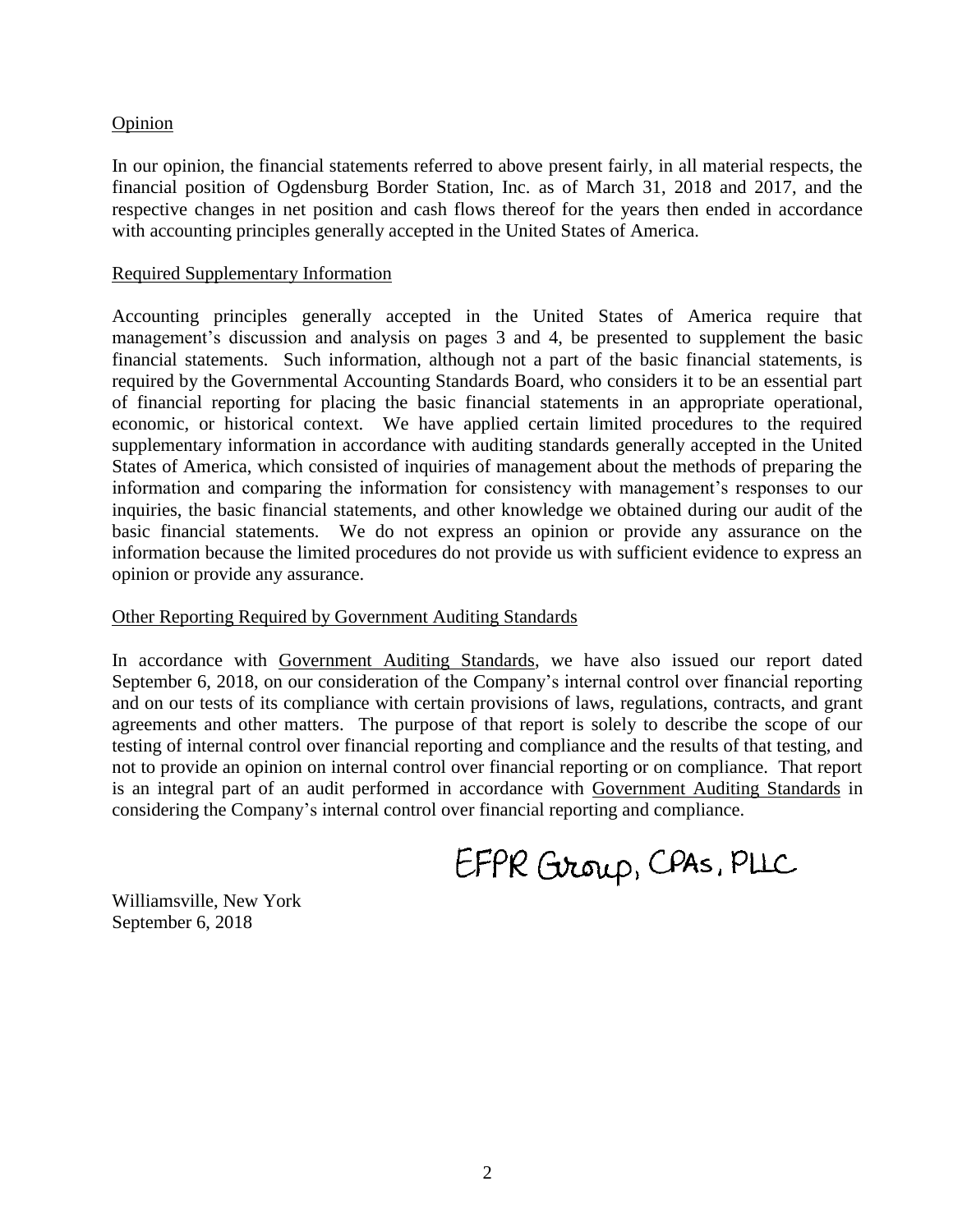Management's Discussion and Analysis

March 31, 2018 and 2017

# USING THIS ANNUAL REPORT

This annual report consists of three parts:

- Management's Discussion and Analysis
- Audited Financial Statements
- Notes to the Financial Statements

The Ogdensburg Border Station, Inc. (OBSI) was created and became incorporated in 2002.

OBSI was created by Ogdensburg Bridge and Port Authority (OBPA) to construct a United States border station and associated facilities (main building, warehouse, inspection stations, and VACIS building), and to make a loan to the United States Government for the construction of their facilities by means of advances or disbursement of the proceeds of bonds.

OBSI is a wholly owned subsidiary of the OBPA. OBSI shares a common Board and management staff with the OBPA. Current and future operations of OBSI are tied directly to OBPA and the continued operation of the Ogdensburg Prescott International Bridge and the need for Border Security to continue to lease the buildings constructed for that purpose.

## FINANCIAL ANALYSIS

Net position may serve over time as a useful indicator of OBSI's financial position. As of March 31, 2018 and 2017, assets exceeded liabilities by \$5,321,445 and \$4,833,305, respectively.

OBSI's financial position is the product of financial transactions including the net results of operations, the acquisition of certain assets and liabilities, the acquisition and payment of debt, the acquisition and disposal of capital assets, and the depreciation of capital assets.

The following table presents a summary of OBSI's Statements of Net Position as of March 31, 2018 and 2017:

|                                      | 2018        | 2017      |
|--------------------------------------|-------------|-----------|
| Current assets                       | 210,312     | 270,697   |
| Capital assets (net of depreciation) | 5,177,923   | 5,328,395 |
| Total assets                         | 5,388,235   | 5,599,092 |
| <b>Current liabilities</b>           | 66,790      | 765,787   |
| Net position                         | \$5,321,445 | 4,833,305 |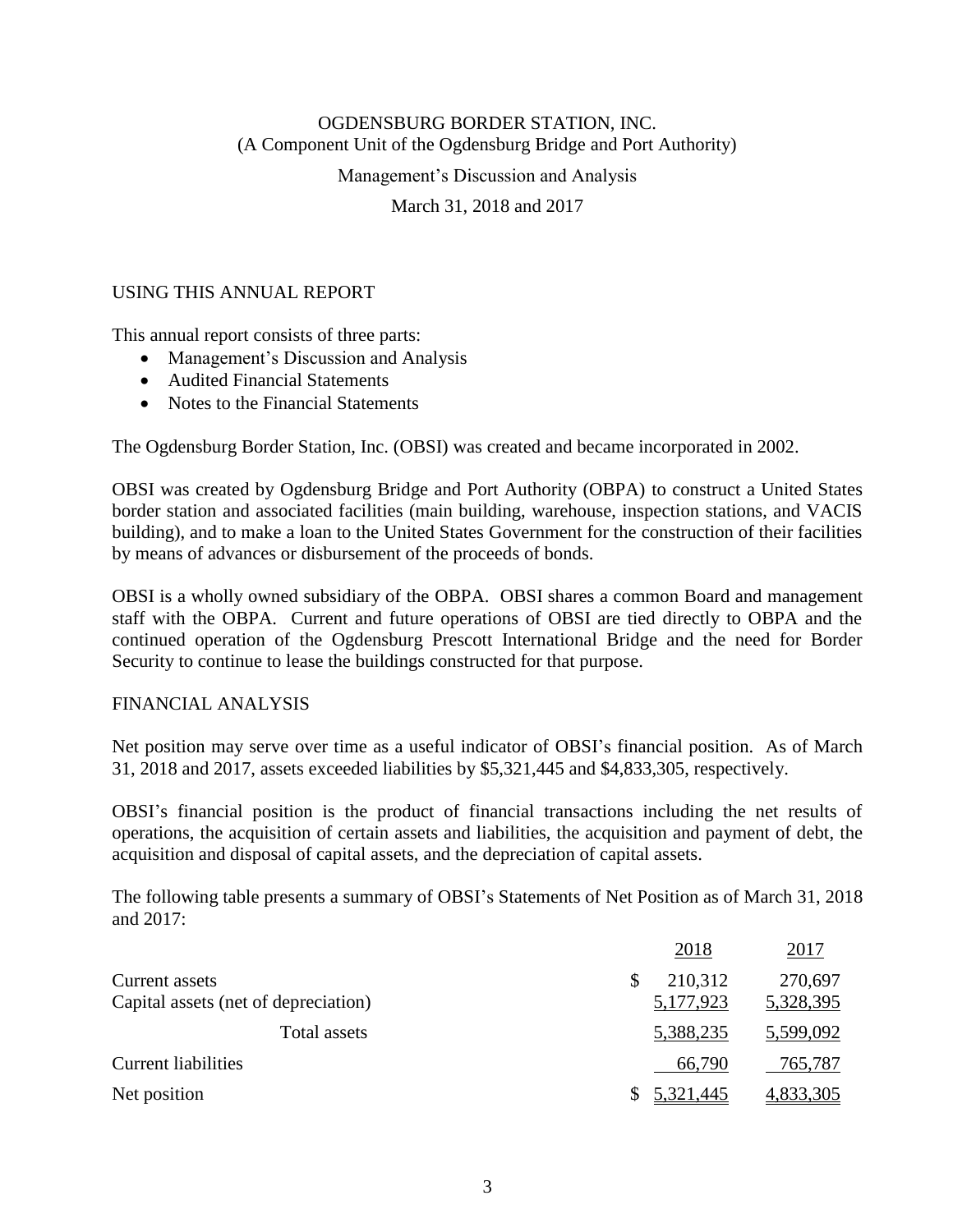#### Management's Discussion and Analysis, Continued

Changes in OBSI's net position can be determined by reviewing the following condensed Statements of Revenue, Expenses and Changes in Net Position for the years ended March 31, 2018 and 2017:

|                                                             | 2018                    |           | 2017      |
|-------------------------------------------------------------|-------------------------|-----------|-----------|
| Operating revenue<br>Operating expenses                     | 1,026,799<br>(538, 659) | 1,155,499 | (561,906) |
| Change in net position<br>Net position at beginning of year | 488,140<br>4,833,305    | 4,239,712 | 593,593   |
| Net position at end of year                                 | 5,321,445               | 4,833,305 |           |

## CAPITAL ASSETS

The following table is an analysis of OBSI's capital assets as of March 31, 2018 and 2017:

|                          | 2018        | <u> 2017 </u> |
|--------------------------|-------------|---------------|
| Original cost            | \$7,346,099 | 7,346,099     |
| Accumulated depreciation | (2,168,176) | (2,017,704)   |
| Net capital assets       | \$5,177,923 | 5,328,395     |

#### LONG-TERM DEBT

OBSI had a bonds payable balance of \$755,000 at March 31, 2017. The bonds were fully extinguished in January 2018.

## CONTACTING OBSI'S FINANCIAL MANAGEMENT

This financial report is designed to provide the reader with a general overview of OBSI's finances and to demonstrate OBSI's accountability for the money it receives. If you have questions about this report or need additional financial information, contact: Border Station at One Bridge Plaza, Ogdensburg, New York 13669.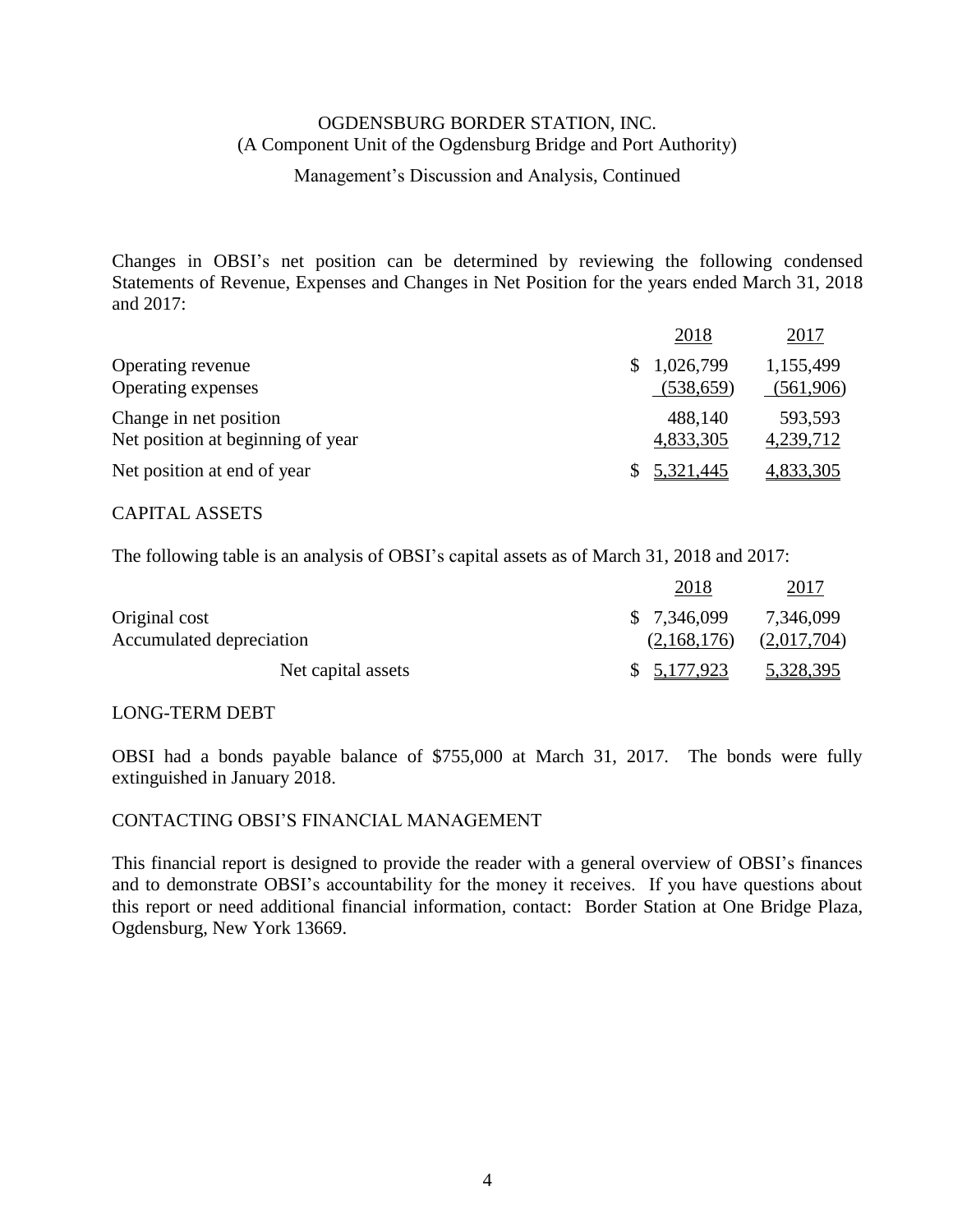# March 31, 2018 and 2017 (A Component Unit of the Ogdensburg Bridge and Port Authority) OGDENSBURG BORDER STATION, INC. Statements of Net Position

| Assets                                        | 2018            |     | 2017        |
|-----------------------------------------------|-----------------|-----|-------------|
| Current assets:                               |                 |     |             |
| Cash:                                         |                 |     |             |
| Operations                                    | \$              | 468 | 43,524      |
| Cash with fiscal agent                        |                 |     | 194,250     |
| Total cash                                    |                 | 468 | 237,774     |
| Accounts receivable                           | 30,008          |     |             |
| Due from Ogdensburg Bridge and Port Authority | 179,836         |     | 32,923      |
| Total current assets                          | 210,312         |     | 270,697     |
| Property and equipment, at cost:              |                 |     |             |
| Building and improvements                     | 7,308,002       |     | 7,308,002   |
| Equipment                                     | 38,097          |     | 38,097      |
| Total property and equipment                  | 7,346,099       |     | 7,346,099   |
| Less accumulated depreciation                 | (2,168,176)     |     | (2,017,704) |
| Net property and equipment                    | 5,177,923       |     | 5,328,395   |
| <b>Total assets</b>                           | 5,388,235       |     | 5,599,092   |
| Liabilities                                   |                 |     |             |
| <b>Current liabilities:</b>                   |                 |     |             |
| Deferred revenue                              | 66,790          |     |             |
| Accrued interest payable                      |                 |     | 10,787      |
| Current portion of bonds payable              |                 |     | 755,000     |
| <b>Total liabilities</b>                      | 66,790          |     | 765,787     |
| Net Position                                  |                 |     |             |
| Net investment in capital assets              | 5,177,923       |     | 4,573,395   |
| Unrestricted                                  | 143,522         |     | 259,910     |
|                                               |                 |     |             |
| Total net position                            | 5,321,445<br>\$ |     | 4,833,305   |

See accompanying notes to financial statements.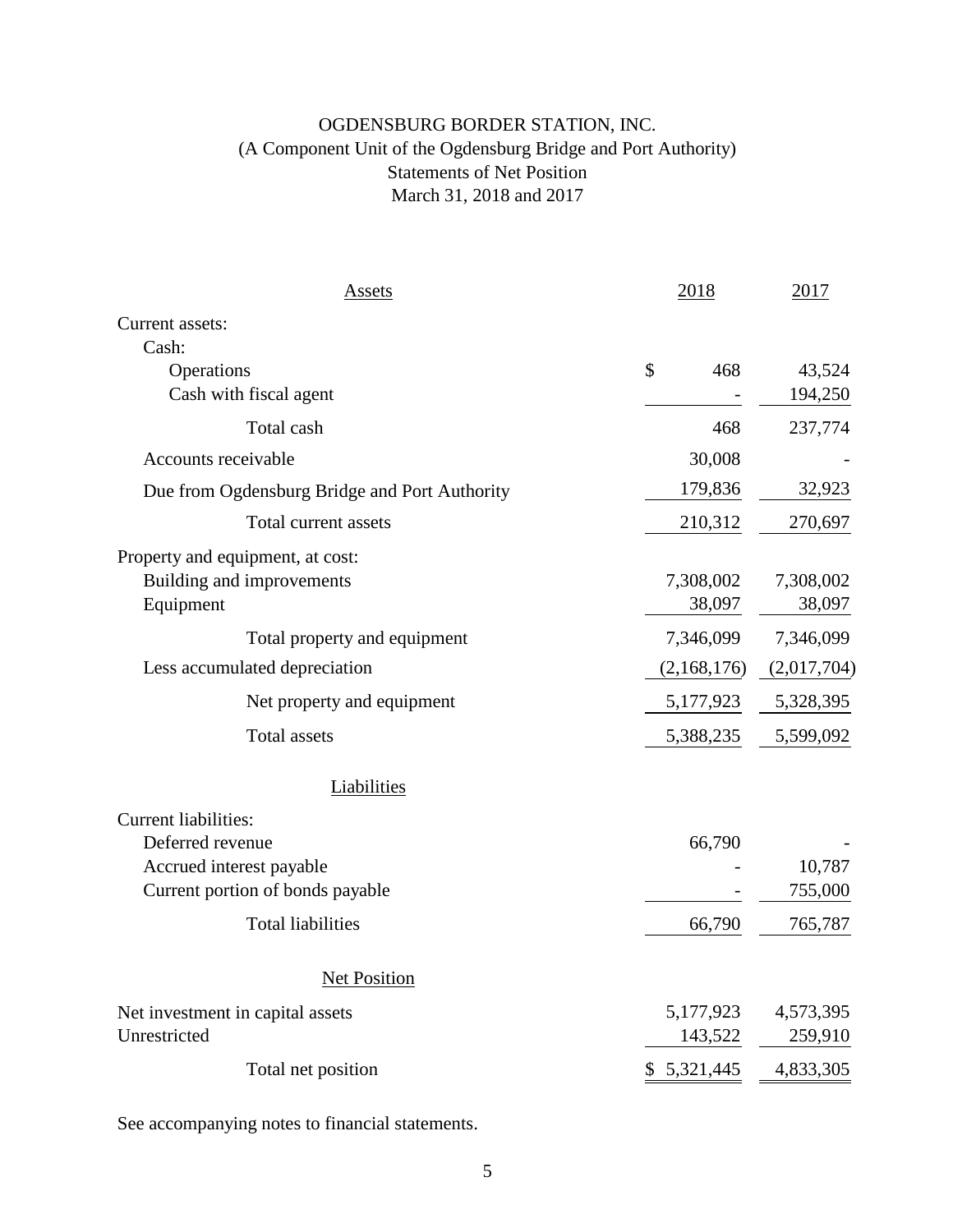# OGDENSBURG BORDER STATION, INC. Statements of Revenue, Expenses and Changes in Net Position Years ended March 31, 2018 and 2017 (A Component Unit of the Ogdensburg Bridge and Port Authority)

|                                   | 2018            | 2017      |
|-----------------------------------|-----------------|-----------|
| Operating revenue:                |                 |           |
| Rental income                     | 1,023,770<br>\$ | 1,155,357 |
| Interest income                   | 2,275           |           |
| Miscellaneous income              | 754             | 142       |
| Total operating revenue           | 1,026,799       | 1,155,499 |
| Operating expenses:               |                 |           |
| Management fees                   | 352,826         | 339,782   |
| Interest expense                  | 35,361          | 73,795    |
| Depreciation                      | 150,472         | 148,329   |
| Total operating expenses          | 538,659         | 561,906   |
| Change in net position            | 488,140         | 593,593   |
| Net position at beginning of year | 4,833,305       | 4,239,712 |
| Net position at end of year       | 5,321,445       | 4,833,305 |

See accompanying notes to financial statements.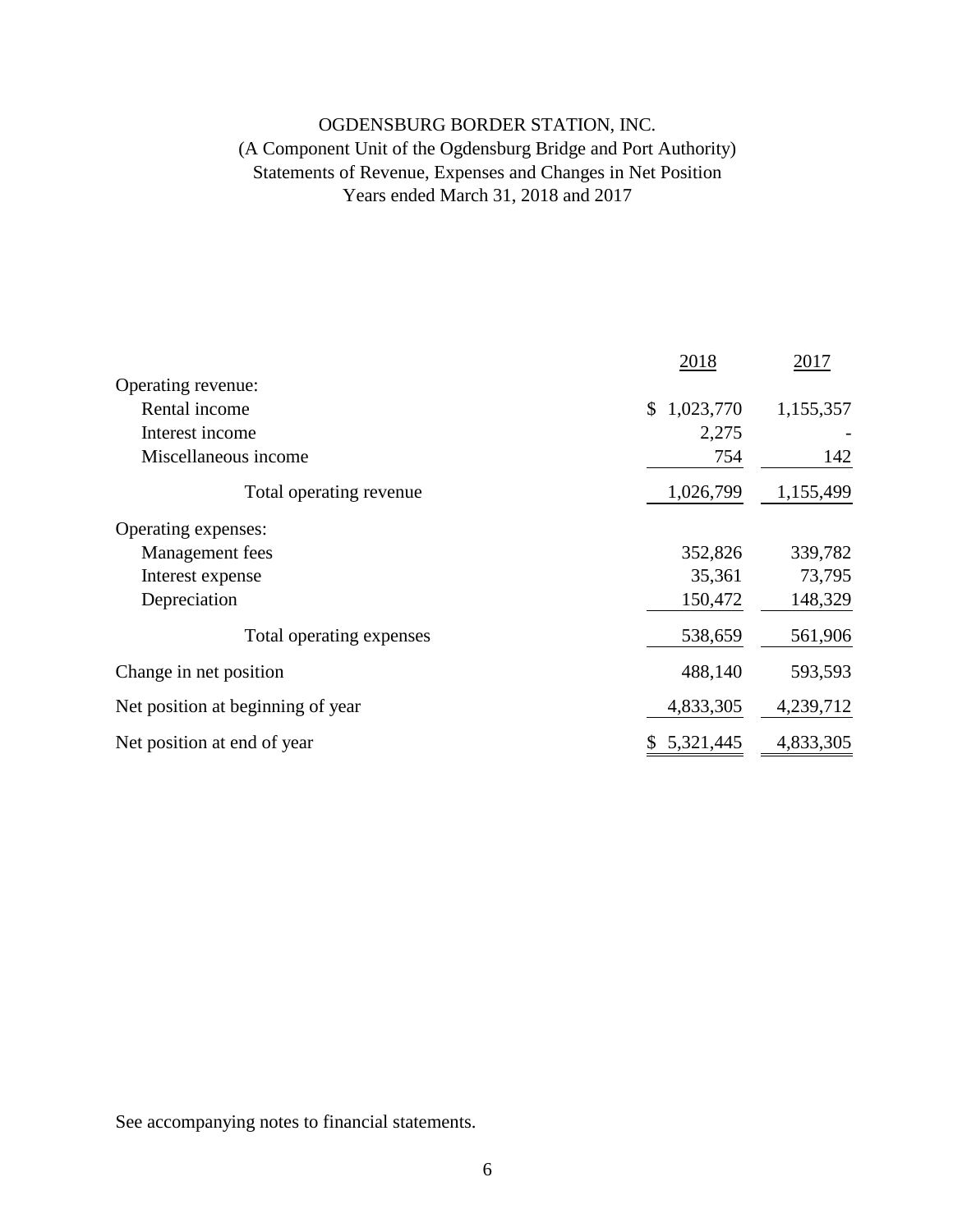# OGDENSBURG BORDER STATION, INC. Statements of Cash Flows Years ended March 31, 2018 and 2017 (A Component Unit of the Ogdensburg Bridge and Port Authority)

|                                                 | 2018          | 2017       |
|-------------------------------------------------|---------------|------------|
| Cash flows from operating activities:           |               |            |
| Cash received from customers                    | \$<br>993,762 | 1,155,357  |
| Interest income received                        | 2,275         | 142        |
| Miscellaneous income received                   | 754           |            |
| Interest paid on bonds                          | (46, 148)     | (84,010)   |
| Cash paid to suppliers                          | (432, 949)    | (315, 282) |
| Net cash provided by operating activities       | 517,694       | 756,207    |
| Cash flows from financing activities:           |               |            |
| Principal repayments on bonds payable           | (755,000)     | (715,000)  |
| Capital expenditures                            |               | (24,500)   |
| Net cash used in financing activities           | (755,000)     | (739,500)  |
| Net change in cash                              | (237,306)     | 16,707     |
| Cash at beginning of year                       | 237,774       | 221,067    |
| Cash at end of year                             | \$<br>468     | 237,774    |
| Reconciliation of change in net position to net |               |            |
| cash provided by operating activities:          |               |            |
| Change in net position                          | 488,140       | 593,593    |
| Adjustments to reconcile change in net position |               |            |
| to net cash provided by operating activities:   |               |            |
| Depreciation                                    | 150,472       | 148,329    |
| Changes in:                                     |               |            |
| Accounts receivable                             | (30,008)      |            |
| Due from Ogdensburg Bridge and Port Authority   | (146,913)     | 24,500     |
| Deferred revenue                                | 66,790        |            |
| Accrued interest payable                        | (10,787)      | (10,215)   |
| Net cash provided by operating activities       | \$<br>517,694 | 756,207    |

See accompanying notes to financial statements.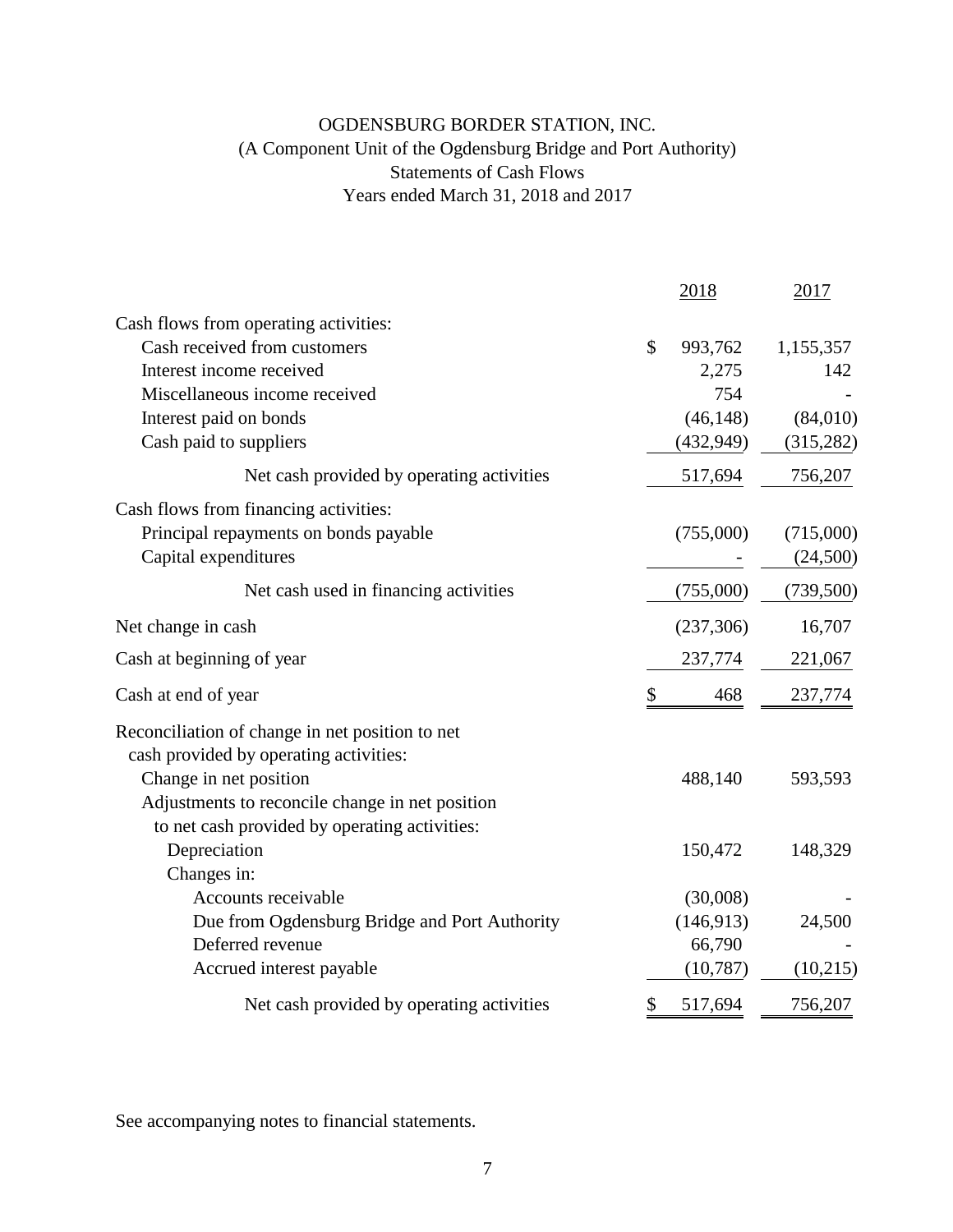Notes to Financial Statements

March 31, 2018 and 2017

## (1) Summary of Significant Accounting Policies

#### (a) Financial Reporting Entity

Ogdensburg Border Station, Inc. (the Company) was created on June 17, 2002 as a Local Development Corporation under the not-for-profit laws of the State of New York for the purpose of constructing, operating and maintaining a new border station building to be leased to the United States General Services Administration (GSA). Construction of the building was financed through the issuance of bonds. The Company is a component unit of the Ogdensburg Bridge and Port Authority (the Authority).

#### (b) Basis of Accounting

The accompanying financial statements have been prepared on the accrual basis of accounting in accordance with accounting principles generally accepted in the United States of America as applied to government units.

#### (c) Use of Estimates

The preparation of financial statements in accordance with accounting principles generally accepted in the United States of America requires management to make estimates and assumptions that affect certain reported amounts and disclosures. Accordingly, actual results could differ from those estimates.

#### (d) Cash

For purposes of the statements of cash flows, the Company considers all highly liquid debt instruments purchased with a maturity of three months or less to be cash equivalents. All cash balances were fully insured by the Federal Deposit Insurance Corporation at March 31, 2018 and 2017.

#### (e) Accounts Receivable

The Company has elected not to establish a reserve for bad debts since all receivables are deemed collectible. An allowance will be established when an event occurs in the future that would necessitate a reserve.

## (f) Capitalization and Depreciation

Depreciation is provided for in amounts sufficient to relate the cost of depreciable assets to operations over their estimated service lives using the straight-line method. Improvements are capitalized, while expenses for maintenance and repairs are charged to expense as incurred. Upon disposal of depreciable property and equipment, the appropriate property and equipment accounts are reduced by the related costs and accumulated depreciation. The resulting gains and losses are reflected in the statements of revenue, expenses and changes in net position.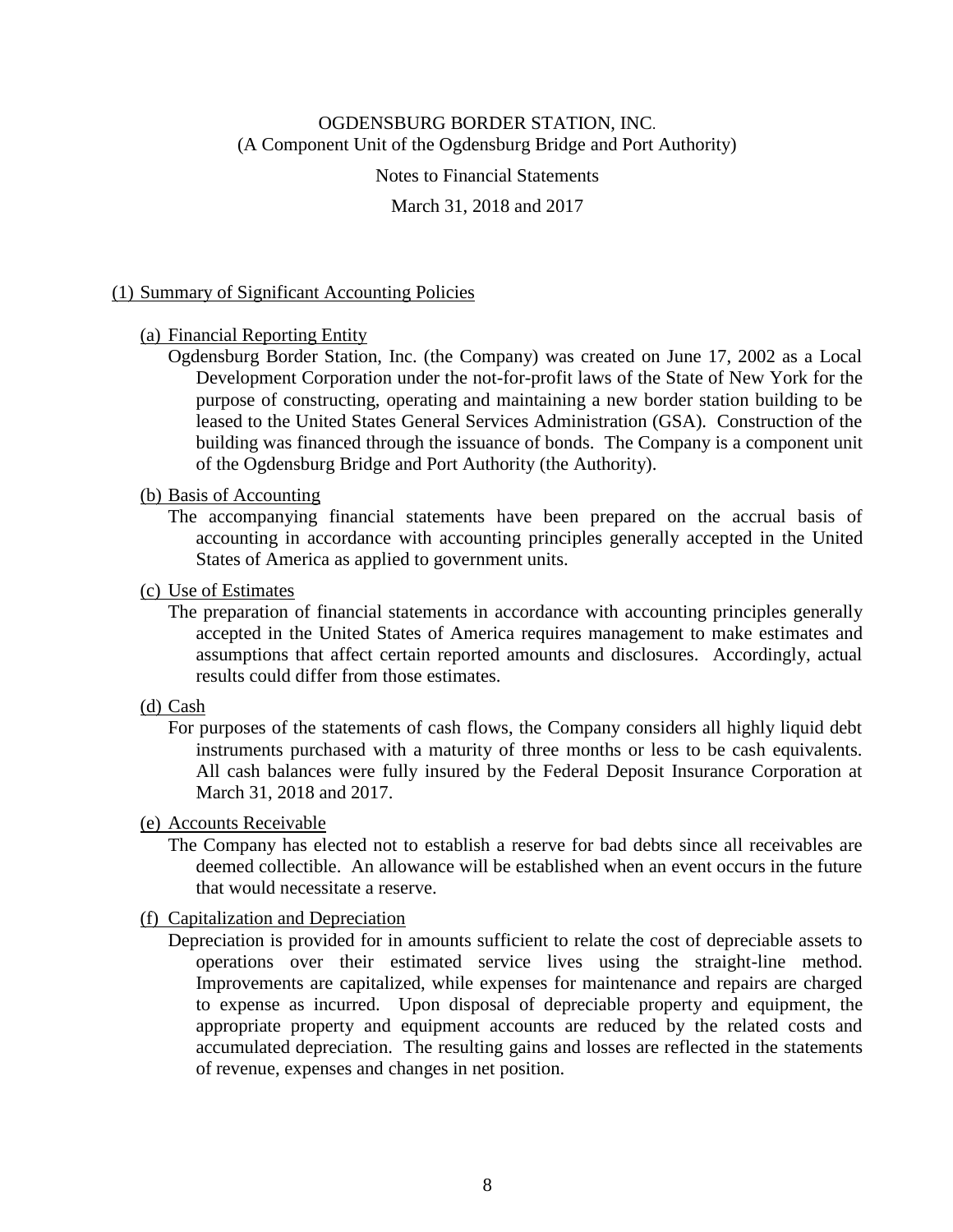Notes to Financial Statements, Continued

# (1) Summary of Significant Accounting Policies, Continued

## (g) Impairment of Long-Lived Assets

The Company reviews its long-lived assets for impairment whenever events or changes in circumstances indicate that the carrying amount of the assets may not be recoverable. In determining whether there is an impairment of long-lived assets, the Company compares the sum of the expected future net cash flows (undiscounted and without interest charges) to the carrying amount of the assets. At March 31, 2018, no impairment in value has been recognized.

# (h) Rental Income

Rental income is recognized as rentals become due. Rental payments received in advance are deferred until earned. All leases between the Company and the tenants of the property are operating leases.

# (i) Current Vulnerability due to Certain Concentrations

The Company's rental income is derived mainly from one tenant under a non-cancelable lease. If the Company were to lose that tenant, it could have an adverse effect on operating results.

## (j) Subsequent Events

The Company has evaluated subsequent events through the date of the report which is the date the financial statements were available to be issued.

## (k) Income Tax

- The Company is exempt from income taxes under Section  $(501)(c)(2)$  of the Internal Revenue Code; therefore, no provision for income taxes is reflected in the accompanying financial statements.
- Income tax benefits are recognized for income tax positions taken or expected to be taken in a tax return only when it is determined that the income tax position will more-likelythan-not be sustained upon examination by taxing authorities. The Company has analyzed tax positions taken for filing with the Internal Revenue Service and all state jurisdictions where it operates. The Company believes that income tax filing positions will be sustained upon examination and does not anticipate any adjustments that would result in a material adverse effect on its financial condition, results of operations or cash flows. Accordingly, the Company has not recorded any reserves or related accruals for interest and penalties for uncertain income tax positions at March 31, 2018.
- The Company is subject to routine audits by taxing jurisdictions; however, there are currently no audits for any tax periods in progress.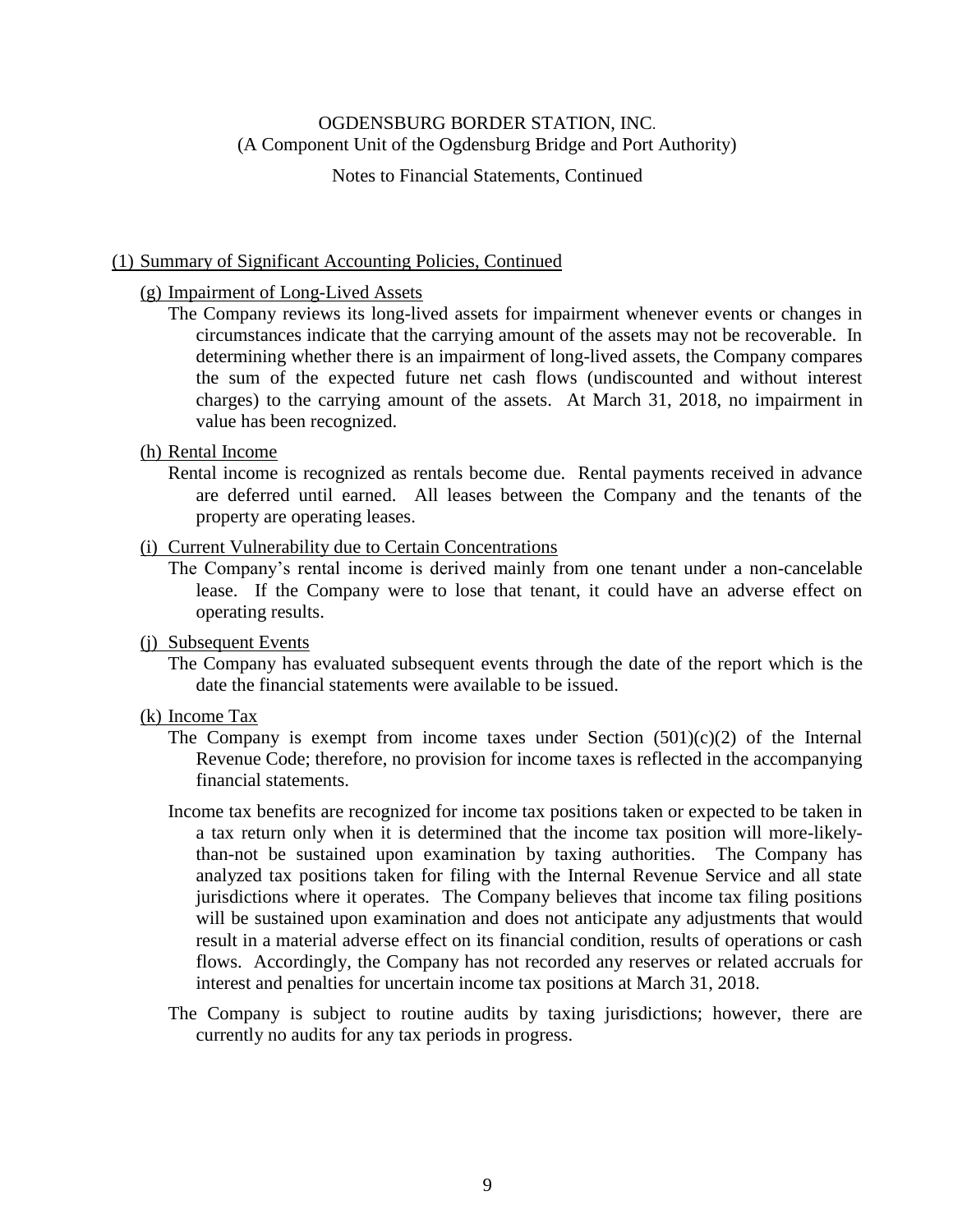#### Notes to Financial Statements, Continued

## (2) Cash with Fiscal Agent

Pursuant to the terms of a bond issue, the Company was required to enter into a trust indenture with Manufacturers and Traders Trust Company (M&T Bank) which required the Company maintain bank accounts as follows:

- Base rental account deposit rents from GSA.
- Operating expense account receipts of operating expenses from GSA.
- Debt service account payments of bond interest and principal.
- Redemption account deposit proceeds from issuance of bonds.
- Capitalized interest deposits of interest during construction.

The balance of these accounts amounted to \$194,250 at March 31, 2017. There was no balance in these accounts at March 31, 2018.

#### (3) Property and Equipment

A summary of the cost and accumulated depreciation of property and equipment as of March 31, 2018 and 2017 is as follows:

|                                                               |                                      | March 31, 2018                      |                          |
|---------------------------------------------------------------|--------------------------------------|-------------------------------------|--------------------------|
|                                                               | Cost                                 | Accumulated<br>depreciation         | <b>Net</b><br>book value |
| <b>Buildings</b><br>Building improvements<br>Equipment        | \$<br>7,205,096<br>102,906<br>38,097 | (2,089,479)<br>(40,600)<br>(38,097) | 5,115,617<br>62,306      |
|                                                               | \$<br>7,346,099                      | (2,168,176)                         | 5,177,923                |
|                                                               |                                      | March 31, 2017                      |                          |
|                                                               | Cost                                 | Accumulated<br>depreciation         | <b>Net</b><br>book value |
| <b>Buildings</b><br><b>Building improvements</b><br>Equipment | \$<br>7,205,096<br>102,906<br>38,097 | (1,945,377)<br>(34,230)<br>(38,097) | 5,259,719<br>68,676      |
|                                                               | \$<br>7,346,099                      | (2,017,704)                         | 5,328,395                |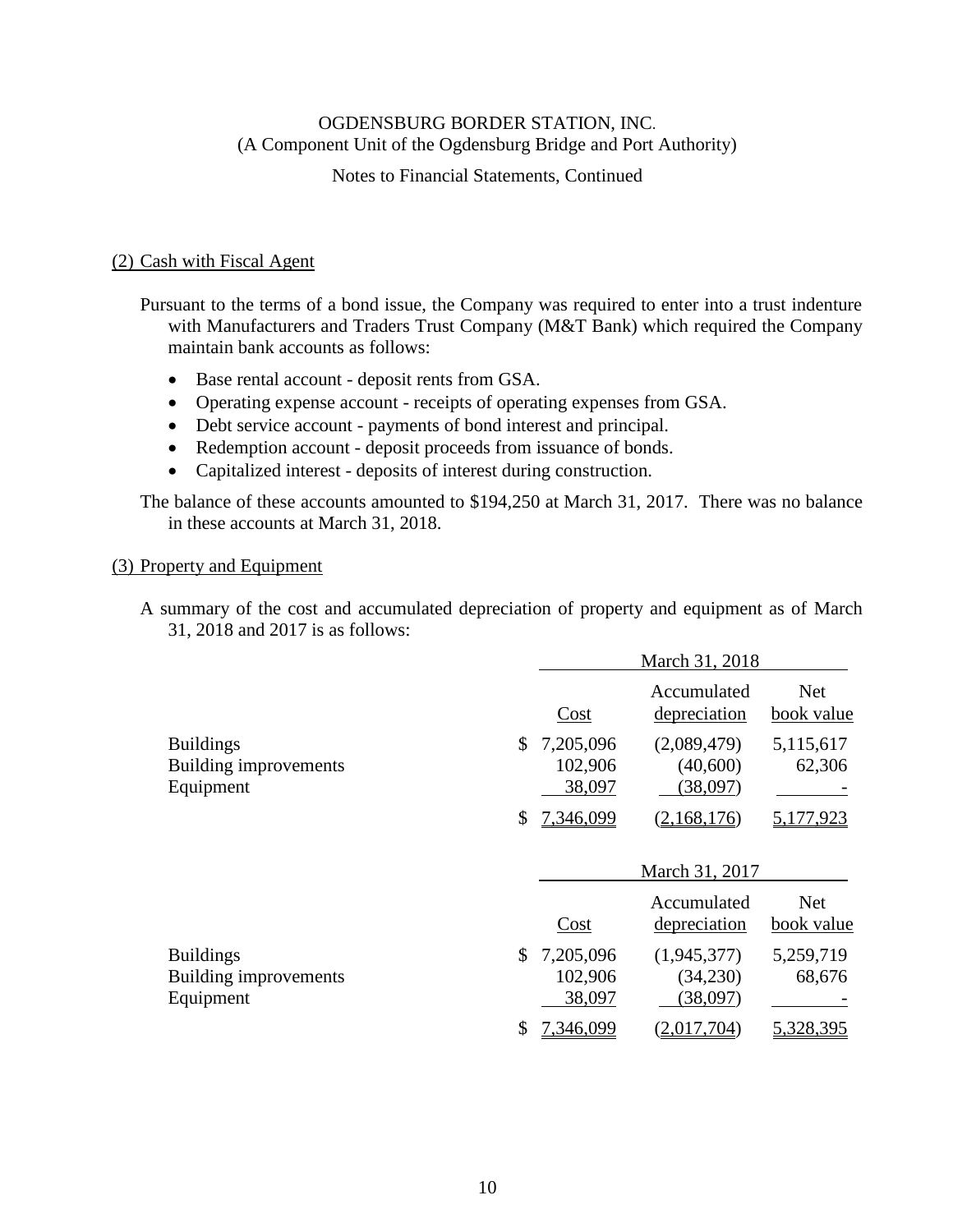#### Notes to Financial Statements, Continued

#### (4) Bonds Payable

The Company issued \$7,910,000 of taxable lease revenue bonds on July 2, 2002 which matured on January 1, 2018, with interest at 5.715%. The bonds are secured by the trust indenture with M&T Bank, as trustee, and by an assignment agreement dated July 1, 2002, which assigns to the trustee the right, title and interest in the GSA lease agreement. The mortgage grants to the trustee for the benefit of the owners of the bonds a leasehold mortgage and security interest in the border station. The bonds had a balance of \$755,000 at March 31, 2017. The bonds were fully extinguished in January 2018.

#### (5) Lease Agreement - General Services Administration

The Company executed a lease agreement with the United States of America dated July 2, 2002 for lease of the new border station building to the GSA. The lease provides for annual lease payments of \$1,069,860, beginning October 1, 2003, for a term of fifteen years. The lease provides for increases in rent should operating costs exceed the base costs of \$161,200 specified in the lease. Effective October 1, 2013, annual rents were adjusted based on changes in operating costs. Estimated minimum future rentals to be received under this noncancelable operating lease as of March 31, 2018 are \$577,925. The current lease agreement terminates on September 30, 2018.

#### (6) Related Party Transactions

The Company is considered a component unit of the Authority. A management fee is payable to the Authority for management services provided on behalf of the Company. The fee is equal to the difference between the annual rent paid by GSA and the annual bond payment computed as follows:

|                                    | 2018        | 2017      |
|------------------------------------|-------------|-----------|
| Annual lease payment               | \$1,023,770 | 1,155,357 |
| Annual bond payment                | (801, 148)  | (799,010) |
| Excess rent paid as management fee | 222,622     | 356,347   |
| Adjustments to management fee      | 130,204     | (16, 565) |
| Total management fee               | 352,826     | 339,782   |

The Authority owed the Company \$179,836 and \$32,923 at March 31, 2018 and 2017, respectively.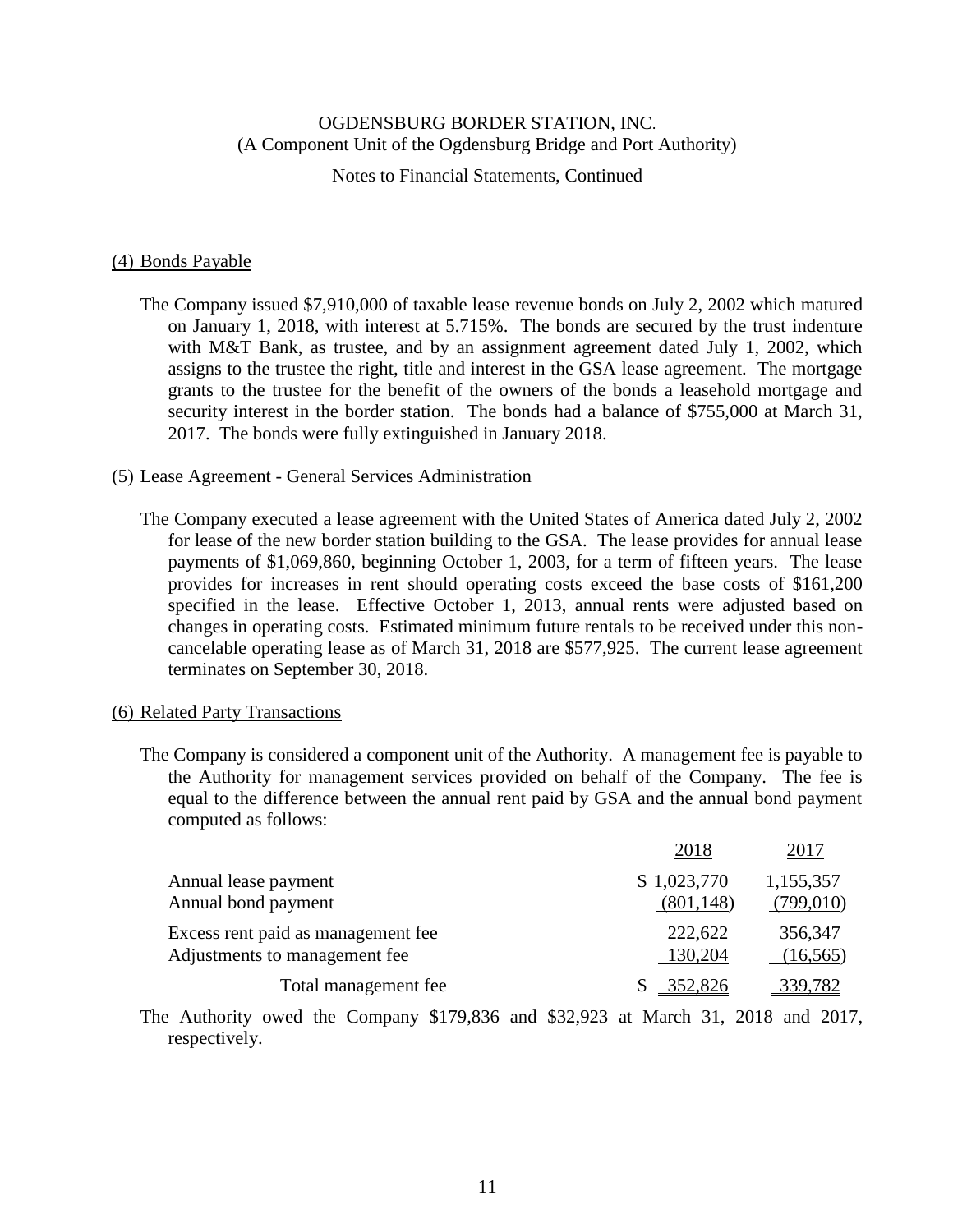

6390 Main Street, Suite 200 Williamsville, NY 14221

P 716.634.0700 TF 800.546.7556 F 716.634.0764 W EFPRgroup.com

# INDEPENDENT AUDITORS' REPORT ON INTERNAL CONTROL OVER FINANCIAL REPORTING AND ON COMPLIANCE AND OTHER MATTERS BASED ON AN AUDIT OF FINANCIAL STATEMENTS PERFORMED IN ACCORDANCE WITH GOVERNMENT AUDITING STANDARDS

The Governing Board Ogdensburg Border Station, Inc.:

We have audited, in accordance with the auditing standards generally accepted in the United States of America and the standards applicable to financial audits contained in Government Auditing Standards issued by the Comptroller General of the United States, the financial statements of Ogdensburg Border Station, Inc. (the Company), a component unit of the Ogdensburg Bridge and Port Authority, as of and for the year ended March 31, 2018, and the related notes to the financial statements, which collectively comprise the Company's basic financial statements, and have issued our report thereon dated September 6, 2018.

## Internal Control Over Financial Reporting

In planning and performing our audit of the financial statements, we considered the Company's internal control over financial reporting (internal control) to determine the audit procedures that are appropriate in the circumstances for the purpose of expressing our opinion on the financial statements, but not for the purpose of expressing an opinion on the effectiveness of the Company's internal control. Accordingly, we do not express an opinion on the effectiveness of the Company's internal control.

A deficiency in internal control exists when the design or operation of a control does not allow management or employees, in the normal course of performing their assigned functions, to prevent, or detect and correct, misstatements on a timely basis. A material weakness is a deficiency, or a combination of deficiencies, in internal control, such that there is a reasonable possibility that a material misstatement of the Company's financial statements will not be prevented, or detected and corrected on a timely basis. A significant deficiency is a deficiency, or a combination of deficiencies, in internal control that is less severe than a material weakness, yet important enough to merit attention by those charged with governance.

Our consideration of internal control was for the limited purpose described in the first paragraph of this section and was not designed to identify all deficiencies in internal control that might be material weaknesses or significant deficiencies. Given these limitations, during our audit we did not identify any deficiencies in internal control that we consider to be material weaknesses. However, material weaknesses may exist that have not been identified.